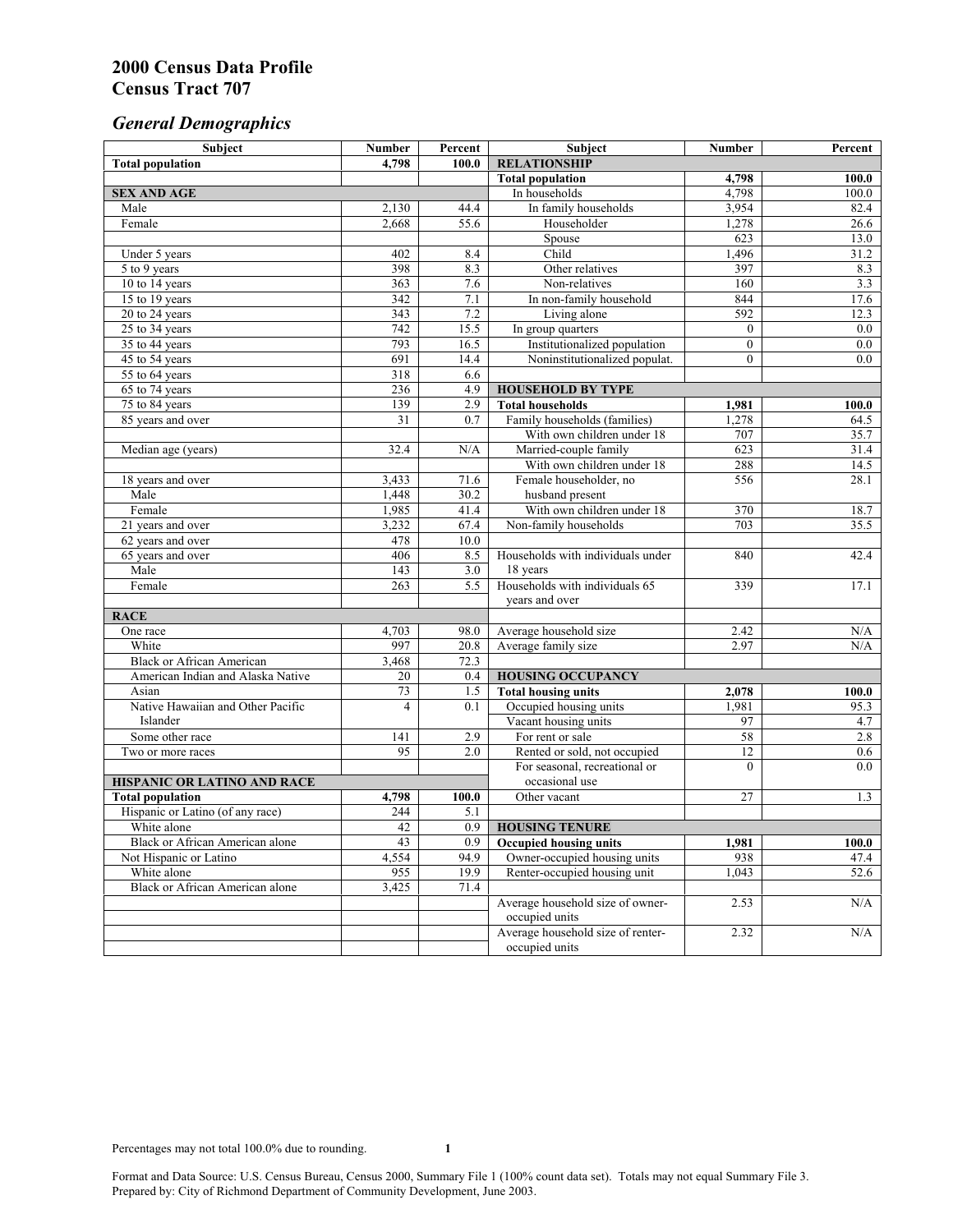### *Social Characteristics*

| <b>Subject</b>                                             | <b>Number</b>            | Percent | <b>Subject</b>                         | <b>Number</b>  | Percent    |  |
|------------------------------------------------------------|--------------------------|---------|----------------------------------------|----------------|------------|--|
| <b>SCHOOL ENROLLMENT</b>                                   | <b>RESIDENCE IN 1995</b> |         |                                        |                |            |  |
| Population 3 years and over enrolled in                    | 1,274                    | 100.0   | Population 5 years and over            | 4,441          | 100.0      |  |
| school                                                     |                          |         | Same house in 1995                     | 2,211          | 49.8       |  |
| Nursery school, preschool                                  | 101                      | 7.9     | Different house in the U.S. in         | 2.058          | 46.3       |  |
| Kindergarten                                               | 66                       | 5.2     | 1995                                   |                |            |  |
| Elementary school (grades 1-8)                             | 619                      | 48.6    | Same county                            | 1,361          | 30.6       |  |
| High school (grades 9-12)                                  | 334                      | 26.2    | Different county                       | 697            | 15.7       |  |
| College or graduate school                                 | 154                      | 12.1    | Same state                             | 478            | 10.8       |  |
|                                                            |                          |         | Different state                        | 219            | 4.9        |  |
| <b>EDUCATIONAL ATTAINMENT</b>                              |                          |         | Elsewhere in 1995                      | 172            | 3.9        |  |
| Population 25 years and over                               | 3,014                    | 100.0   |                                        |                |            |  |
| Less than 9 <sup>th</sup> grade                            | 259                      | 8.6     | NATIVITY AND PLACE OF BIRTH            |                |            |  |
| $9th$ to $12th$ grade, no diploma                          | 685                      | 22.7    | <b>Total population</b>                | 4,798          | 100.0      |  |
| High school graduate (includes equivalency)                | 884                      | 29.3    | Native                                 | 4.508          | 94.0       |  |
| Some college, no degree                                    | 654                      | 21.7    | <b>Born</b> in United States           | 4,480          | 93.4       |  |
| Associate degree                                           | 103                      | 3.4     | State of residence                     | 3,475          | 72.4       |  |
| Bachelor's degree                                          | 253                      | 8.4     | Different state                        | 1,005          | 20.9       |  |
| Graduate or professional degree                            | 176                      | 5.8     | Born outside United States             | 28             | 0.6        |  |
| Percent high school graduate or higher                     | 68.7%                    | N/A     | Foreign born                           | 290            | 6.0        |  |
| Percent bachelor's degree or higher                        | 14.2%                    | N/A     | Entered 1990 to March 2000             | 179            | 3.7        |  |
|                                                            |                          |         | Naturalized citizen                    | 21             | 0.4        |  |
| <b>MARITAL STATUS</b>                                      |                          |         | Not a citizen                          | 269            | 5.6        |  |
| Population 15 years and over                               | 3,712                    | 100.0   |                                        |                |            |  |
| Never married                                              | 1,363                    | 36.7    | <b>REGION OF BIRTH OF FOREIGN BORN</b> |                |            |  |
| Now married, not including separated                       | 1,514                    | 40.8    | Total (excluding born at sea)          | 290            | 100.0      |  |
| Separated                                                  | 140                      | 3.8     | Europe                                 | 14             | 4.8        |  |
| Widowed                                                    | 262                      | 7.1     | Asia                                   | 66             | 22.8       |  |
| Female                                                     | 247                      | 6.7     | Africa                                 | $\overline{7}$ | 2.4        |  |
| Divorced                                                   | 433                      | 11.7    | Oceania                                | $\theta$       | 0.0        |  |
| Female                                                     | 263                      | 7.1     | Latin America                          | 190            | 65.5       |  |
|                                                            |                          |         | Northern America                       | 13             | 4.5        |  |
| <b>GRANDPARENTS AS CAREGIVERS</b>                          |                          |         |                                        |                |            |  |
| Grandparent living in household with                       | 232                      | 100.0   | <b>LANGUAGE SPOKEN AT HOME</b>         |                |            |  |
| one or more own grandchildren under 18                     |                          |         | Population 5 years and over            | 4,441          | 100.0      |  |
| years                                                      | 129                      |         | English only                           | 4.057          | 91.4       |  |
| Grandparent responsible for grandchildren                  |                          | 55.6    | Language other than English            | 384<br>241     | 8.6        |  |
|                                                            |                          |         | Speak English less than<br>"very well" |                | 5.4        |  |
| <b>VETERAN STATUS</b>                                      |                          |         | Spanish                                | 292            |            |  |
| Civilian population 18 years and over<br>Civilian veterans | 3,488<br>409             | 100.0   |                                        | 181            | 6.6<br>4.1 |  |
|                                                            |                          | 11.7    | Speak English less than<br>"very well" |                |            |  |
| <b>DISABILITY STATUS OF THE CIVILIAN</b>                   |                          |         | Other Indo-European                    | 20             | 0.5        |  |
| NONINSTITUTIONALIZED POPULATION                            | languages                |         |                                        |                |            |  |
| Population 5 to 20 years                                   | 1,143                    | 100.0   | Speak English less than                | 13             | 0.3        |  |
| With a disability                                          | 253                      | 22.1    | "very well"                            |                |            |  |
| Population 21 to 64 years                                  | 2.891                    | 100.0   | Asian and Pacific Island               | 55             | 1.2        |  |
| With a disability                                          | 1,184                    | 41.0    | languages                              |                |            |  |
| Percent employed                                           | 63.2%                    | N/A     | Speak English less than                | 37             | 0.8        |  |
| No disability                                              | 1,707                    | 59.0    | "very well"                            |                |            |  |
| Percent employed                                           | 76.2%                    | N/A     | Other Languages                        | 17             | 0.4        |  |
| Population 65 years and over                               | 407                      | 100.0   | Speak English less than                | 10             | 0.2        |  |
| With a disability                                          | 125                      | 30.7    | "very well"                            |                |            |  |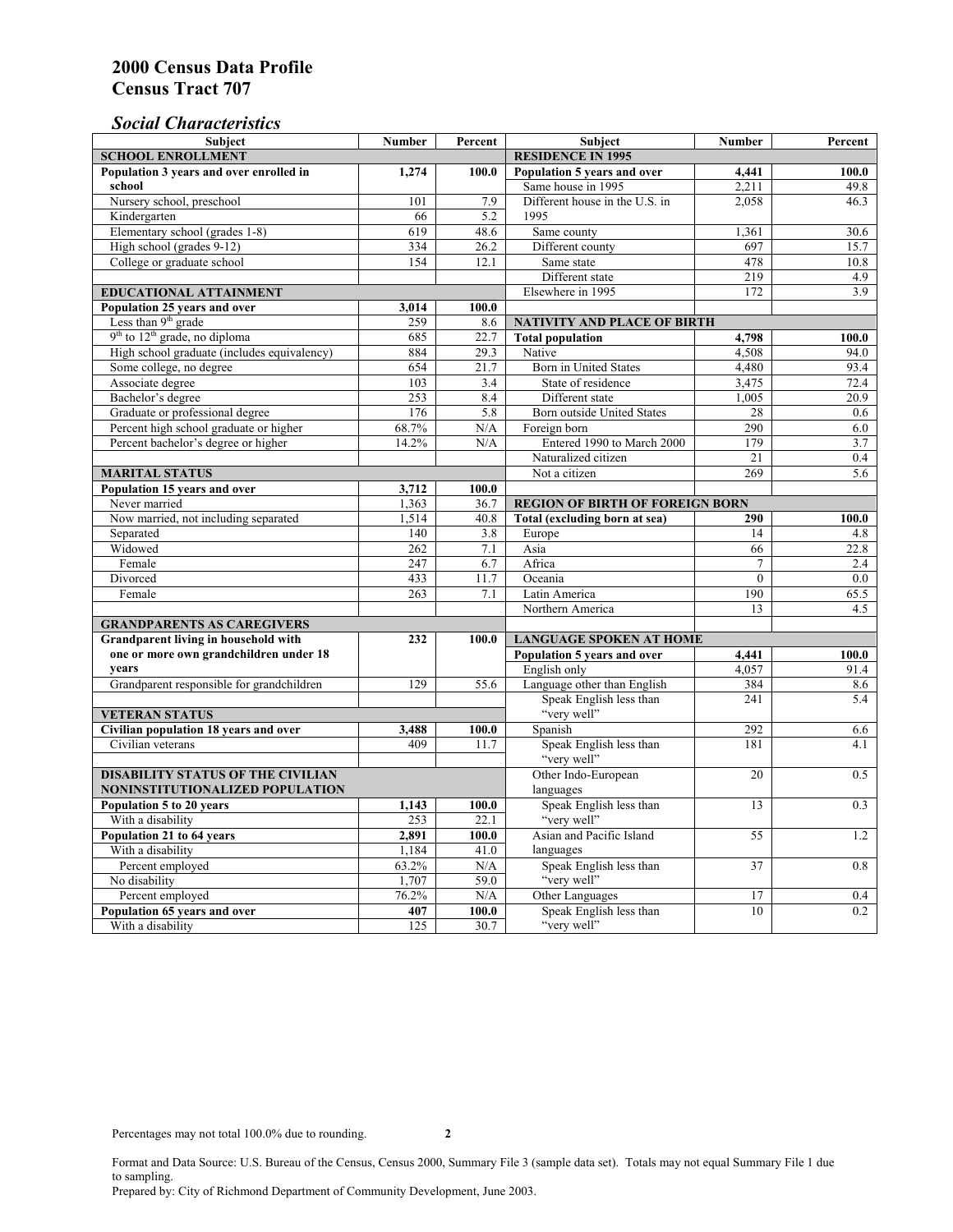#### *Economic Characteristics*

| <b>Subject</b>                                     | Number          | Percent               | Subject                              | Number           | Percent |
|----------------------------------------------------|-----------------|-----------------------|--------------------------------------|------------------|---------|
| <b>EMPLOYMENT STATUS</b>                           |                 | <b>INCOME IN 1999</b> |                                      |                  |         |
| Population 16 years and over                       | 3,642           | 100.0                 | Households                           | 2,003            | 100.0   |
| In labor force                                     | 2,401           | 65.9                  | Less than \$10,000                   | 264              | 13.2    |
| Civilian labor force                               | 2,401           | 65.9                  | \$10,000 to \$14,999                 | 173              | 8.6     |
| Employed                                           | 2,233           | 61.3                  | \$15,000 to \$24,999                 | $\overline{303}$ | 15.1    |
| Unemployed                                         | 168             | 4.6                   | \$25,000 to \$34,999                 | 376              | 18.8    |
| Percent of civilian labor force                    | 7.0%            | N/A                   | \$35,000 to \$49,999                 | 286              | 14.3    |
| Armed Forces                                       | $\mathbf{0}$    | 0.0                   | \$50,000 to \$74,999                 | 343              | 17.1    |
| Not in labor force                                 | 1,241           | 34.1                  | \$75,000 to \$99,999                 | 164              | 8.2     |
| Females 16 years and over                          | 2,175           | 100.0                 | \$100,000 to \$149,999               | 94               | 4.7     |
| In labor force                                     | 1,370           | 63.0                  | \$150,000 to \$199,999               | $\mathbf{0}$     | 0.0     |
| Civilian labor force                               | 1,370           | 63.0                  | \$200,000 or more                    | $\mathbf{0}$     | 0.0     |
| Employed                                           | 1,235           | 56.8                  | Median household income (dollars)    | 31,437           | N/A     |
| Own children under 6 years                         | 402             | 100.0                 |                                      |                  |         |
| All parents in family in labor force               | 328             | 81.6                  | With earnings                        | 1,566            | 78.2    |
|                                                    |                 |                       | Mean earnings (dollars)              | 40,649           | N/A     |
| <b>COMMUTING TO WORK</b>                           |                 |                       | With Social Security income          | 441              | 22.0    |
| Workers 16 years and over                          | 2,153           | 100.0                 | Mean Social Security income          | 9,597            | N/A     |
| Car, truck, or van – drove alone                   | 1,764           | 81.9                  | (dollars)                            |                  |         |
| Car, truck, or van - carpooled                     | 285             | 13.2                  | With Supplemental Security income    | 101              | 5.0     |
| Public transportation (including taxicab)          | 39              | 1.8                   | Mean Supplemental Security           | 6,182            | N/A     |
| Walked                                             | 18              | 0.8                   | income (dollars)                     |                  |         |
| Other means                                        | $\overline{11}$ | 0.5                   | With public assistance income        | 97               | 4.8     |
| Worked at home                                     | $\overline{36}$ | 1.7                   | Mean public assistance income        | 1,956            | N/A     |
|                                                    |                 |                       | (dollars)                            |                  |         |
| Mean travel time to work (minutes)                 | 25.3            | N/A                   |                                      |                  |         |
|                                                    |                 |                       | With retirement income (dollars)     | 329              | 16.4    |
| Employed civilian population 16 years and over     | 2,233           | 100.0                 | Mean retirement income (dollars)     | 15.191           | N/A     |
| <b>OCCUPATION</b>                                  |                 |                       |                                      |                  |         |
| Management, professional, and related occupations  | 477             | 21.4                  | <b>Families</b>                      | 1,377            | 100.0   |
| Service occupations                                | 526             | 23.6                  | Less than \$10,000                   | 92               | 6.7     |
| Sales and office occupations                       | 560             | 25.1                  | \$10,000 to \$14,999                 | 120              | 8.7     |
| Farming, fishing, and forestry occupations         | $\mathbf{0}$    | 0.0                   | \$15,000 to \$24,999                 | 154              | 11.2    |
| Construction, extraction, and maintenance          | 266             | 11.9                  | \$25,000 to \$34,999                 | 275              | 20.0    |
| occupations                                        |                 |                       | \$35,000 to \$49,999                 | 229              | 16.6    |
| Production, transportation, and material moving    | 404             | 18.1                  | \$50,000 to \$74,999                 | 270              | 19.6    |
| occupations                                        |                 |                       | \$75,000 to \$99,999                 | 157              | 11.4    |
|                                                    |                 |                       | \$100,000 to \$149,999               | 80               | 5.8     |
| <b>INDUSTRY</b>                                    |                 |                       | \$150,000 to \$199,999               | $\mathbf{0}$     | $0.0\,$ |
| Agriculture, forestry, fishing and hunting, and    | 16              | 0.7                   | \$200,000 or more                    | $\theta$         | 0.0     |
| mining                                             |                 |                       | Median family income (dollars)       | 36,414           | N/A     |
| Construction                                       | 169             | 7.6                   |                                      |                  |         |
| Manufacturing                                      | 271             | 12.1                  | Per capita income (dollars)          | 15,875           | N/A     |
| Wholesale trade                                    | 40              | 1.8                   | <b>Median earnings (dollars)</b>     |                  |         |
| Retail trade                                       | 182             | 8.2                   | Male full-time, year-round workers   | 31,079           | N/A     |
| Transportation and warehousing, and utilities      | 221             | 9.9                   | Female full-time, year-round workers | 25,026           | N/A     |
| Information                                        | 64              | 2.9                   |                                      | Number           | Percent |
| Finance, insurance, real estate, and rental and    | 129             | 5.8                   |                                      | below            | below   |
| leasing                                            |                 |                       |                                      | poverty          | poverty |
| Professional, scientific, management,              | 144             | 6.4                   | Subject                              | level            | level   |
| administrative, and waste management services      |                 |                       | <b>POVERTY STATUS IN 1999</b>        |                  |         |
| Educational, health and social services            | 484             | 21.7                  | <b>Families</b>                      | 149              | 10.8    |
| Arts, entertainment, recreation, accommodation and | 140             | 6.3                   | With related children under 18 years | 140              | 15.8    |
| food services                                      |                 |                       | With related children under 5 years  | 89               | 23.7    |
| Other services (except public administration)      | 167             | 7.5                   | Families with female householder, no | 130              | 22.4    |
| Public Administration                              | 206             | 9.2                   | husband present                      |                  |         |
|                                                    |                 |                       | With related children under 18 years | 121              | 24.7    |
| <b>CLASS OF WORKER</b>                             |                 |                       | With related children under 5 years  | 80               | 36.5    |
| Private wage and salary workers                    | 1,607           | 72.0                  | Individuals                          | 631              | 13.2    |
| Government workers                                 | 497             | 22.3                  | 18 years and over                    | 413              | 11.8    |
| Self-employed workers in own not incorporated      | 112             | 5.0                   | 65 years and over                    | 43               | 10.6    |
| business                                           |                 |                       | Related children under 18 years      | 211              | 16.2    |
| Unpaid family workers                              | 17              | 0.8                   | Related children 5 to 17 years       | 136              | 14.4    |
|                                                    |                 |                       | Unrelated individuals 15 years and   | 206              | 23.6    |
|                                                    |                 |                       |                                      |                  |         |
|                                                    |                 |                       | over                                 |                  |         |

Percentages may not total 100.0% due to rounding. **3** 

Format and Data Source: U.S. Bureau of the Census, Census 2000, Summary File 3 (sample data set). Totals may not equal Summary File 1 due to sampling.

Prepared by: City of Richmond Department of Community Development, June 2003.